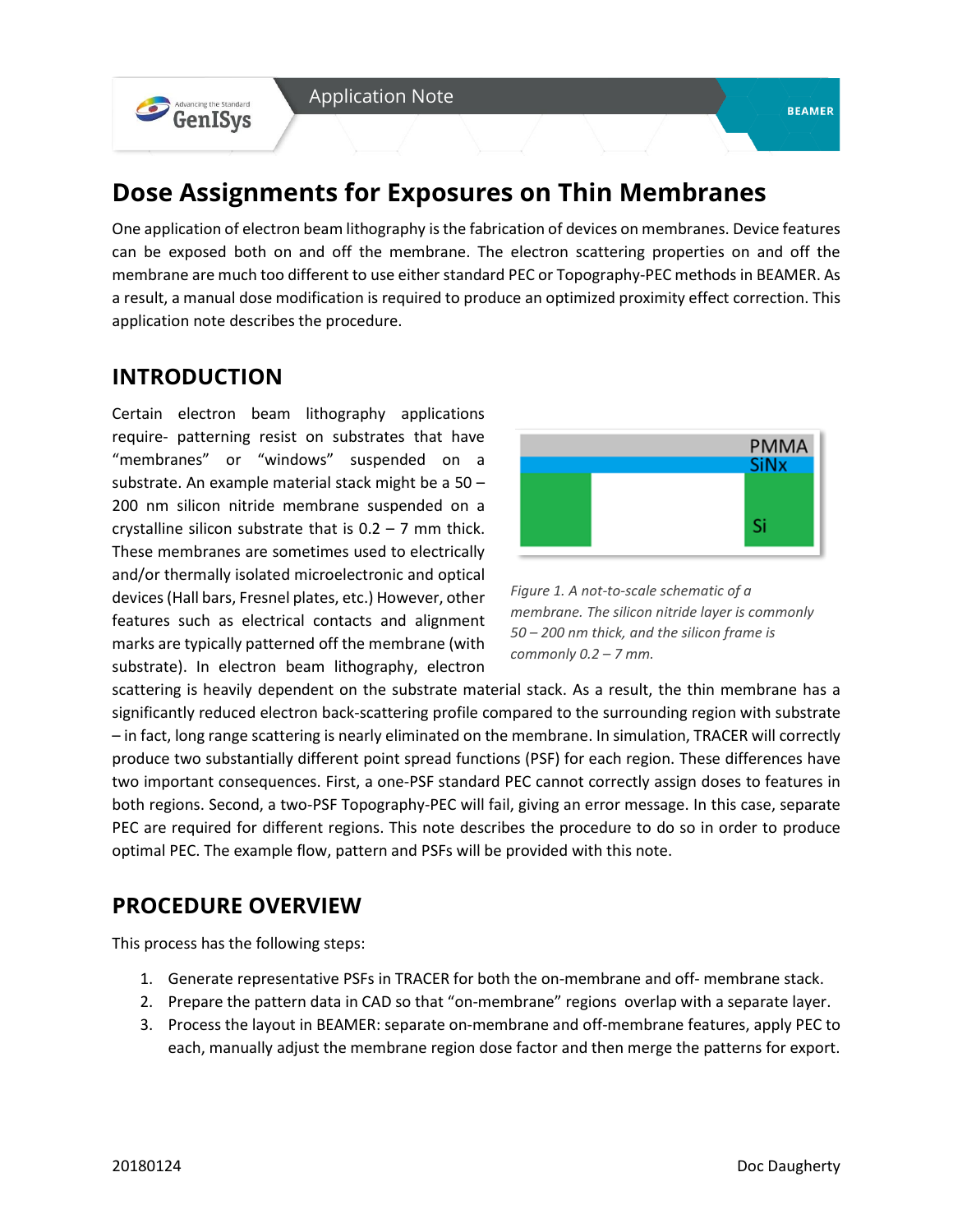### **PROCEDURE DETAILS**

#### **1. GENERATE PSF FOR ON-MEMBRANE AND OFF-MEMBRANE RAGIONS**

To correctly assign doses to features both on and off membrane, separate PSF for both areas must be generated in TRACER. Make sure that the simulation parameters for both simulations are identical except for the absence of the substrate in the on-membrane PSF, and that you are only "saving" the resist layers. An example material stack is shown in Figure 2.

Once the simulations are complete, "check" or select the same layer number (or z-height) in both simulations, as shown in Figure 3. The 2D-PSF from the middle of the resist stack usually works well. Save both 2D-PSFs to your archive for use in BEAMER. Right

| :<br><b>Stack Description</b> |             |                           |     |
|-------------------------------|-------------|---------------------------|-----|
| Type                          | Material    | Thickness [nm] Save [y/n] |     |
| <b>Resist</b>                 | <b>PMMA</b> | 200                       | Yes |
| Layer                         | Si3N4       | 100                       | No  |
| Layer                         | Si          | 700000                    | No  |

*Figure 2. A typical substrate or "frame" material stack in TRACER. The membrane stack would be identical except for an absent "Si" layer.* 

click the *off-membrane* PSF and select "Dose Factor." The window shown in Figure 4 appears. The window displays the relative dose factor of all "active" 2D-PSFs compared to the selected 2D-PSF. That is, the selected off-membrane 2D-PSF should have a nominal value of 1. Write down the dose factor value that is next to the corresponding membrane 2D-PSF. You will need it in future steps to correctly adjust the dose in BEAMER. In the example shown, it is 1.524292. The on-membrane dose factor should be substantially larger then the off-membrane dose factor due to the reduced electron backscattering in the



| <b>Dose Factor</b>                                                                        |            |                                             |  |
|-------------------------------------------------------------------------------------------|------------|---------------------------------------------|--|
| Reference absorbed energy per incident electron and vertical distance [eV/um]: 642.172894 |            |                                             |  |
|                                                                                           |            | Dose Factor   Energy [eV/um] Name of 2D-PSF |  |
| 1.000000                                                                                  | 642.172894 | Si Si3N4 100nm PMMA 200nm 100kV z90nm       |  |
| 1.524292                                                                                  | 421.292677 | Si3N4 100nm PMMA 200nm 100kV z90nm          |  |
|                                                                                           |            |                                             |  |
|                                                                                           |            |                                             |  |

*Figure 4. View of Dose Factor window which displays relative dose factors for each active 2D-PSF.*

*Figure 3. Simulation results for both regions with the same layer selected in both 3D-PSFs, as well as the "Dose Factor" option.*

membrane.

#### **2. PREPARE PATTERN**

Before processing your pattern in BEAMER, make sure your layout pattern is set up correctly. You can use a CAD Layout program, the Edit module in BEAMER, or any other method you find most convenient.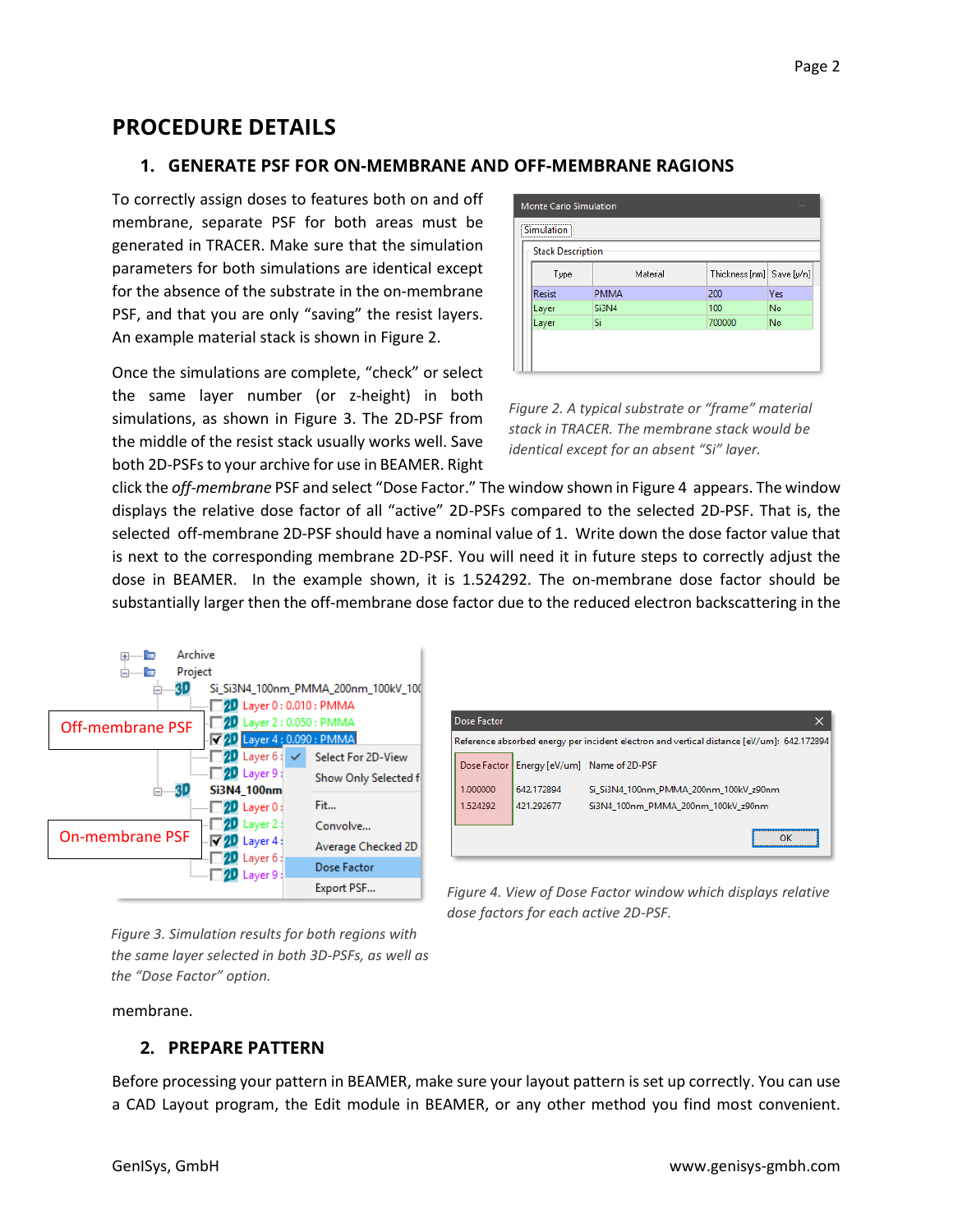Critically, *all features that will be exposed should be on one layer* (e.g. layer 1). Additionally, any features that are "on membrane" should overlap with a box placed on a *separate layer* (e.g. layer 2). Again, it is important that all features are placed on one layer, and all membrane region boxes are placed on a separate layer.

In the "Hall Bar" example shown in figure 5, the red features are on layer 1, and are the features to be exposed. In the center is the Hall Bar device on the membrane, with 100 nm features. The 50 µm blue box represents the membrane region (layer 2). It will be used to extract the on-membrane features and then be removed beforePEC. Once your pattern is prepared, proceed to BEAMER.



*Figure 5. Left: a full view of a "Hall Bar" example pattern, with large contact pads on the outside leading to the nanoscale hall bar in the middle. Right: a higher magnification view of the membrane region.* 

#### **3. PROCESS PATTERN IN BEAMER**

Separate the on-membrane and off-membrane regions of your pattern and apply PEC to each separately. Then, adjust the dose factors assigned to the on-membrane region to compensate for the different energy spread profiles. Finally, re-merge and export the pattern as a single file for exposure. A commented sample version of this flow is shown in Figure 6, and will be provided with this application note. A summary is as follows:

- 1. IMPORT your pattern. Two extact modules are connected to import module. One extracts layer 1 (features), the other layer 2 (membrane regions).
- 2. Attach an AND to both extracts the AND selects only the features that are on the membrane.
- 3. The minus module removes the "on-membrane" features so that On-membrane and offmembrane regions are separated.
- 4. Apply PEC to both "branches", with their respective PSFs.
- 5. Add an FDA to the on-membrane part, with Assignment Type of "multiply", and use the dose value found in Tracer (1.524292). This boosts the relative dose to account for the reduced backscattering in the on-membrane region.